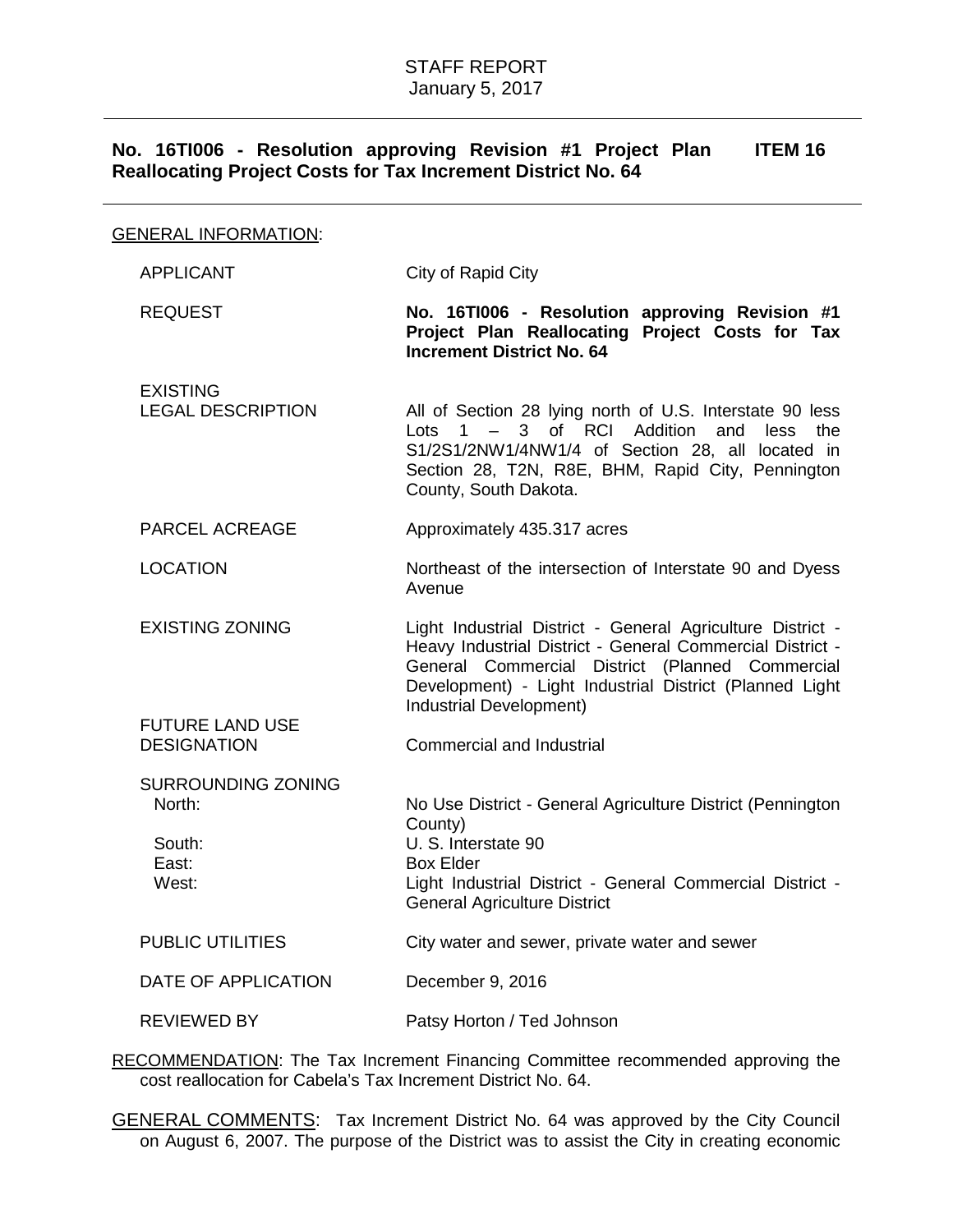## **No. 16TI006 - Resolution approving Revision #1 Project Plan Reallocating Project Costs for Tax Increment District No. 64 ITEM 16**

development incentives to attract Cabela's, a destination retail facility. The Tax Increment funds were utilized for real property assembly costs, public sanitary sewer lift station improvements, professional service costs, financing interest and other necessary and convenient costs. The City funded the project costs. This request reallocates line item costs to reflect actual expenditures.

The Tax Increment District boundaries incorporate approximately 435.317 acres located between Seger Drive and U.S. Interstate 90, and Dyess Avenue and Elk Vale Road.

STAFF REVIEW: On November 16, 2016, the Tax Increment Financing Review Committee reviewed the request for the changes to reallocate the costs within the Project Plan. Revision #1 Project Plan reallocates the project costs by increasing the lift station improvement costs by \$2,514,924.65, reducing the real property assembly costs by \$2,461,436.55, adding \$272,498.74 in professional service costs associated with the lift station design, adding \$343,266.73 in professional service costs associated with construction administration for the lift station, decreasing the financing costs by \$669,253.57, decreasing the Necessary and Convenient Costs by \$20,000, and adding \$20,000 to the Imputed Administrative Costs in accordance with the Tax Increment Financing Guidelines. All the revised changes are outlined in the following table:

| <b>TID Project Costs</b>                        | <b>Approved</b><br>Costs | <b>Revision #1</b><br><b>Proposed</b><br><b>Changes</b> | <b>Amended Cost</b><br><b>Total</b> |
|-------------------------------------------------|--------------------------|---------------------------------------------------------|-------------------------------------|
| <b>Capital Costs</b>                            |                          |                                                         |                                     |
| <b>Sanitary Sewer Lift Station Improvements</b> | \$2,500,000.00           | \$2,514,924.65                                          | \$5,014,924.65                      |
| <b>Real Property Assembly Cost</b>              | \$7,372,000.00           | (\$2,461,436.55)                                        | \$4,910,563.45                      |
| <b>Professional Service Costs</b>               |                          |                                                         |                                     |
| Sanitary Sewer Design                           | \$0.00                   | \$272,498.74                                            | \$272,498.74                        |
| <b>Construction Administration</b>              | \$0.00                   | \$343,266.73                                            | \$343,266.73                        |
| <b>Financing Costs</b>                          |                          |                                                         |                                     |
| <b>Financing Interest</b>                       | \$9,890,841.52           | (\$669, 253.57)                                         | \$9,221,587.95                      |
| <b>Contingency Costs</b>                        | \$0.00                   | \$0.00                                                  | \$0.00                              |
| <b>Relocation Costs</b>                         | \$0.00                   | \$0.00                                                  | \$0.00                              |
| <b>Organizational Costs</b>                     | \$0.00                   | \$0.00                                                  | \$0.00                              |
| <b>Necessary and Convenient Costs</b>           | \$2,128,000.00           | (\$20,000.00)                                           | \$2,108,000.00                      |
| <b>Imputed Administrative Costs</b>             |                          |                                                         |                                     |
| City of Rapid City                              | \$2,050.00               | \$20,000.00                                             | \$22,050.00                         |
| Total                                           | \$21,890,841.52          | \$0.00                                                  | \$21,890,841.52                     |